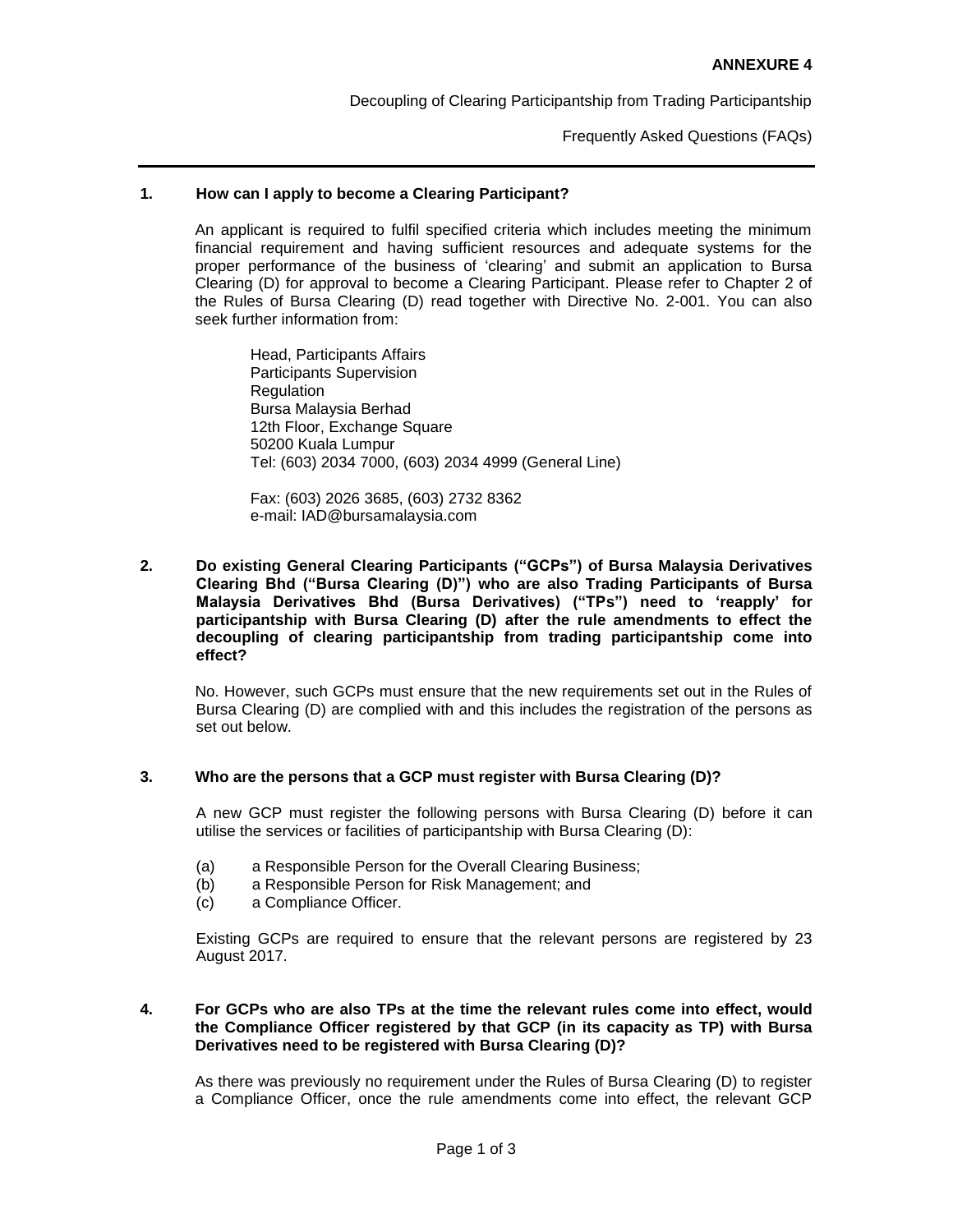Decoupling of Clearing Participantship from Trading Participantship

Frequently Asked Questions (FAQs)

(who is also a TP) would need to apply to register a Compliance Officer with Bursa Clearing (D). Such person could be the existing person who is registered with Bursa Derivatives as the Compliance Officer for the TP.

#### **5. Can the same person be registered with both Bursa Clearing (D) and Bursa Derivatives as the Compliance Officer for both the trading and clearing activities of a participant who is both a TP and a GCP?**

Yes.

#### **6. Can a Compliance Officer who is registered with Bursa Clearing (D) be similarly registered with Bursa Clearing (D) as the Responsible Person for Risk Management?**

Yes.

## **7. What is the scope of the responsibility for a Responsible Person for Risk Management?**

The scope is only in relation to risk management for the clearing activities of the GCP. There is no requirement in the Rules of Bursa Derivatives to register a person in relation to management of risks arising from trading activities of a Trading Participant.

#### **8. Can a person who is registered as the Responsible Person for Risk Management or the Compliance Officer also be registered as the Responsible Person for Overall Clearing Business?**

No.

#### **9. How would a GCP go about clearing the derivatives trades that have been executed by another entity e.g. a trading only TP?**

The GCP would need to enter into a written arrangement with the TP and inform Bursa Clearing (D) of such clearing arrangement. Please refer to Rule 228 of the Rules of Bursa Clearing (D) for further details.

## **10. Does the requirement to register the relevant persons mentioned in Question 3 apply to a Direct Clearing Participant ("DCP")?**

No. Whilst a DCP must carry out the risk management and compliance functions set out in Rules 504 and 505 of the Rules of Bursa Clearing (D), the persons carrying out such functions need not be registered with Bursa Clearing (D).